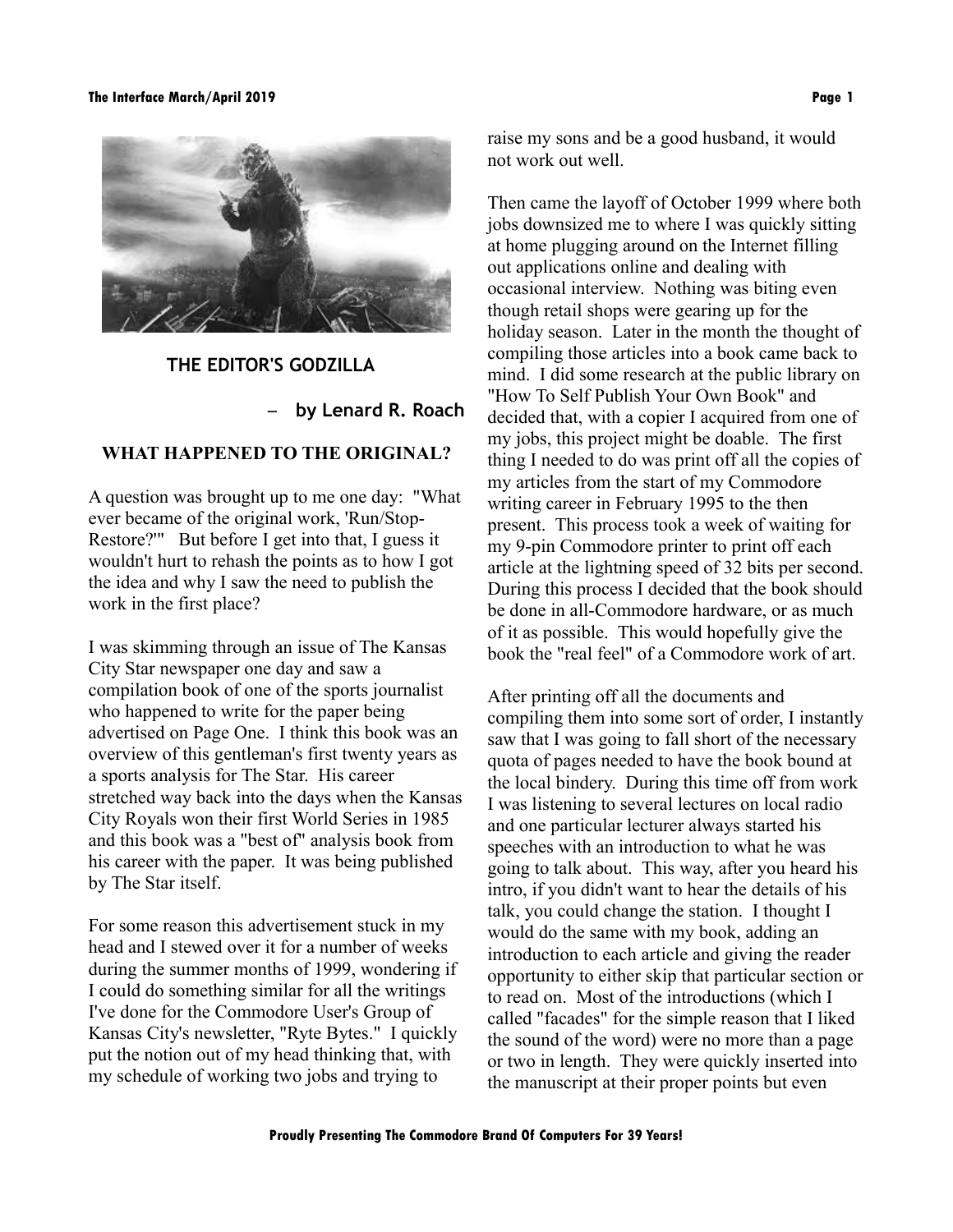after all that the book still fell short of pages. Time to enlist some help.

While the missus dug in her heels and worked her fanny off while I was unemployed trying to support a starving artist and kids, she still found time to help with the project. Even the boys were enlisted. Their mission: Help Dad create illustrations that would best define the heart of each story found in the book. My youngest was just learning to read and my oldest didn't have many ideas but he would, in the end, contribute the best artwork in the whole book, "The Commodore Commando." The wife was also devoid of suggestions but did add a drawing or two. It was mostly up to me to make the artwork happen. By this time it was mid-November and I found low paying job as a custodian in a mall food court. I found time between customers to draw in a spiral notebook many of the illustrations found in the manuscript. Since I didn't own a color printer I knew I had to make sure everything looked its best in black and white. Sadly, I'm a terrible animator so the pictures were ugly at best, but an artist friend of mine checked over the art and confidently told me that, even though the work was not top notch, the art would bring a little lilt and humor to the book. I was happy with that so those pieces, plus the work done by my wife and sons, would go into the book. Finally, after two months of hard work, the interior of the book was done. Now I needed a cover.

The back cover was going to be easy. I was told in one of the How To books that this piece had to be worded in such a way that a person who read it would want to buy it. I even had a chance to get a quote from a fellow Commodore user to add a little clarity and panache to the back cover. The front cover, well, that was going to be difficult. I needed something original and not previously copyrighted. After mulling over it for a while I decided I would be a good leader and pass the buck onto none other than my youngest son. I told him what I wanted: "What does Commodore

mean to you?" My youngest thought about that for a few minutes then sat down with paper in hand and in about five minutes had the cover drawn. It was a picture of a house with smoke coming out of the chimney. I was surprised to say the least but when, in his handwriting, he wrote the title of the book across the top of the page followed by the words, "by My Dad," I was instantly brought to tears. When I asked him, "Why a house?" he said, "Your computer is in the house and so are we." Enough said. The cover stood.

Even though the text, cover, and back were done, nightmares stilled loomed over the book as the massive chore of making ten copies of the interior (the front and back cover for each copy would be produced by the bindery) began. The plan: Make and sell ten copies of the book, put the profits back into making ten more copies (taking a very small percentage out for royalties), and continue this process for as long as possible. The object was to get "Run/Stop-Restore" into the hands of the general public and allow word of mouth be our sales team. The first hiccup to this so-called "flawless" plan was the hand-me-down copier. For some reason I assumed that it was ready to go without worries, but the 23,000 copies the machine had made previous before my acquisition of the unit (or so the counter said) I should have taken as a sign that trouble was coming. About 1/3 of the way into the printing process the toner ran out. The simple solution would have been to buy more toner but the unit was so outdated no toner company in the Kansas City area had a replacement cartridge. I thought we were at a stopping point until my wife came up with an idea to collect all the old toner and recycle it back into the cartridge by drilling a small hole into the top of the toner chamber. To my surprise this idea worked and production was back under way.

Next came a real head scratcher that no one could solve: About 3/4 through the project the copier began printing "ghost" images of what was being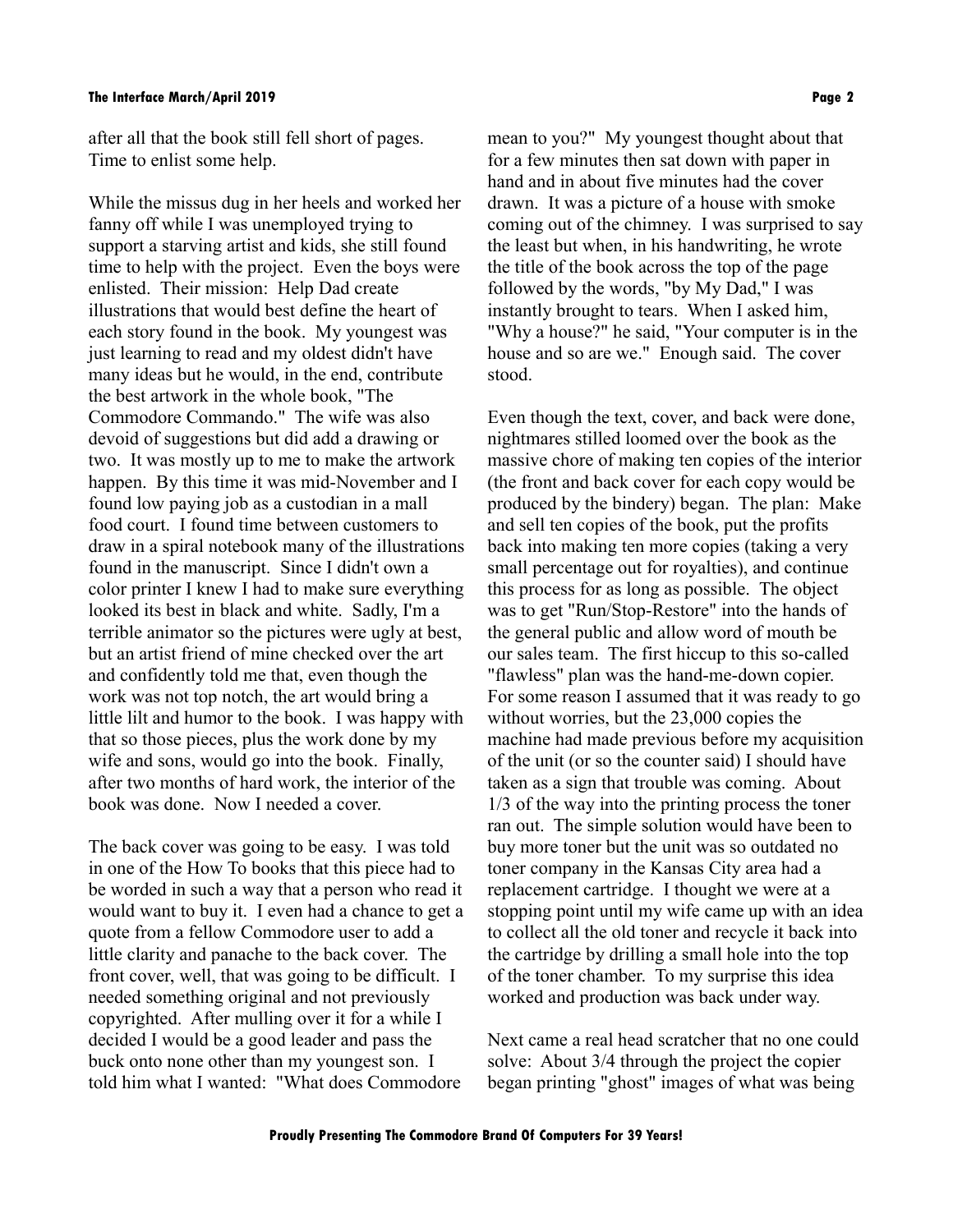copied off the sheet on the glass. This time I wasn't going to mess with the local copier companies but went right to the source and called the manufacturer of the machine. They told me over the phone that they never heard of such behavior from one of their products but for a high shipping and repair fee they could "look" at the machine at the home office and let me know how to proceed. By this time I put foot in mouth over several BBS' and said this book was coming out soon. I was left with no option but to let the problem ride and finish the last three or four copies of the book go with the "ghost" images, hoping that the Commodore community would be more excited that there would be a new Commodore product on the market than what it looked like. With financial gifts from family I got the ten copies funded, bound, and ready for the market. Despite the looks of it, I was excited to have my first book in print even though I did everything practically by myself.

Trying to sell copies to my own Kansas City Commodore group was a bust. These people already received the club newsletter on a monthly basis and have already read the contents via that media. Not a single copy went to anyone there. I then reached out through electronic means to tell everyone that I had this work for sale and still no bites. I was dejected. My first big attempt was a big failure. Soon it was five years after first printing and I has nine copies left (one went to the wife for a keepsake). It was time to cut my losses and just enjoy the fact that, even though it wasn't a success, I could chalk it up as my first real book. I started to give the last copies away to whom I thought would enjoy such a read. At church we had one person incarcerated for a crime he didn't commit so I mailed him a copy of the book. We also had one person deployed in Iraq who would enjoy hearing from home so I sent her a copy. I mailed a copy to the famous "Lord Ronin" of The Village Green fame, and finally one copy reached the hands of the president of The Fresno Commodore User Group.

I had five left...

"Lord Ronin" was gracious enough to give the book a fair review in his newsletter reporting that, though the book was a pleasant read, it had some problems in spelling, punctuation, structure, and even the font I chose from my Commodore printer was "hard on the eyes" of the reader. "Lord Ronin" was neither rude nor belligerent with his comments about the work but was polite in his approach on the errors I made. The gentleman in prison was released on probation not too long after he got his copy and told the congregation in testimonial time that he never knew so much about the Commodore computer as he did before receiving the book and was grateful for my gift. I think he may have shared the book with fellow inmates. The woman in Iraq also shared the book with fellow soldiers and was home a year or so later after I sent her a copy. She gave me a replica of an original Iraqi dagger as a thank you gift which I put in my computer room. I never heard a direct review from the FCUG president but I remember reading a clip about him sharing the book with a fellow Commodore user. This person didn't even open the book but threw it on his coffee table and called it a "piece of \*\*\*\*." It bothered me reading about such an incident then but I've picked up a thicker hide now, so let them complain. I was invited to the 2005 Commodore Vegas Expo where I got my feet wet again by standing on stage and giving a pitch for the book wherein two people approached me at my table and each bought a copy. I was so elated to finally make a sale after such a long drought that I called the wife who was touring Las Vegas while I was at the show and told her about it. She had to calm me down over the phone because I was being such a spazmatic but I didn't care. I was finally a selling author. Dream fulfilled.

Why a book like "Run/Stop- Restore?" There are so many "how to" and "history of" Commodore books and articles out there that to write another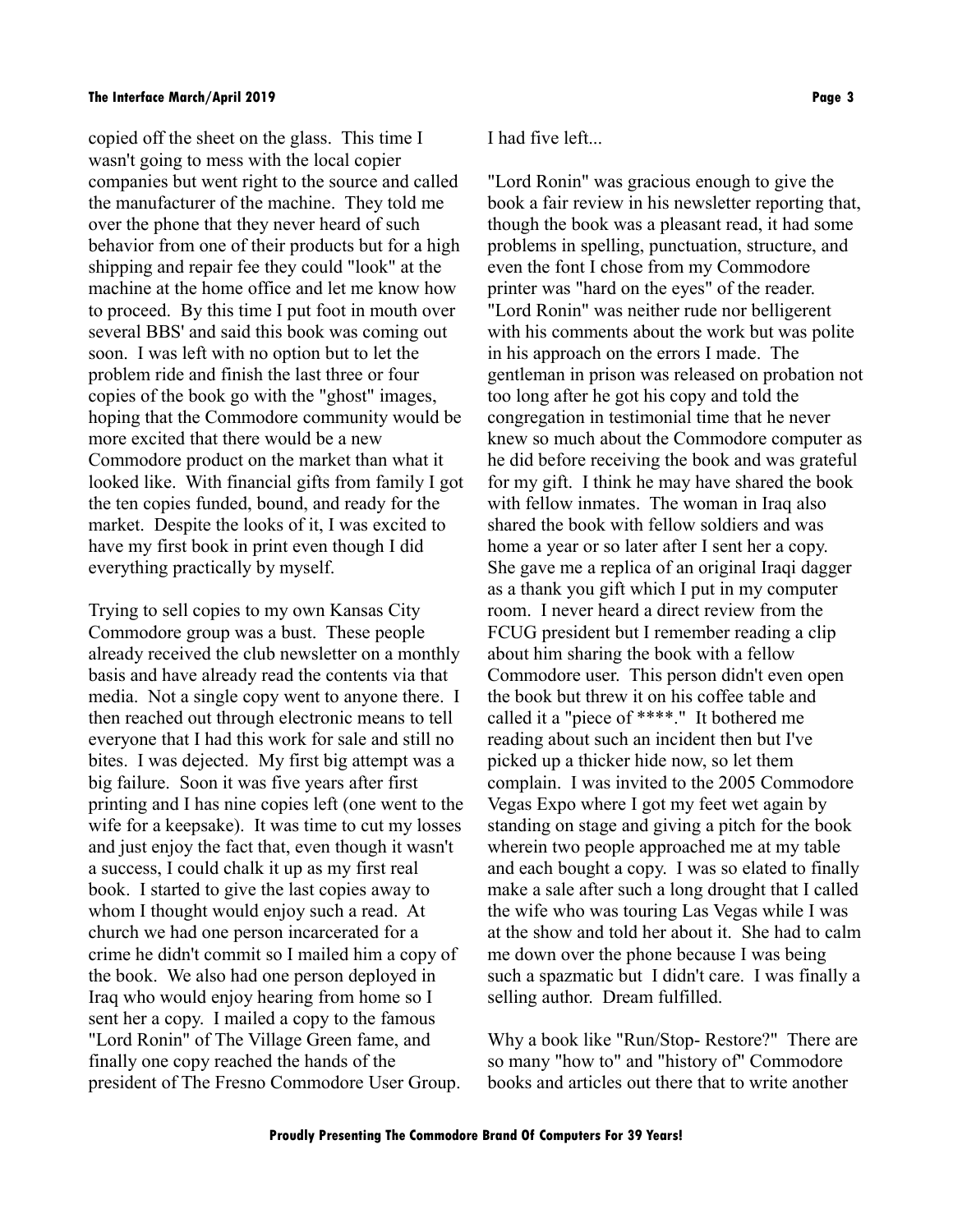one would have been redundant. I needed a fresh approach that would appeal more to the non user of Commodore in this century more than those with many years of experience behind the keyboard; to bring "fresh meat to the table," per se. It was obvious to me that overdosing the reader on technical terms or informing them with names, dates, and places seemed to not accomplish that goal so, I thought I would bring my hand of storytelling to the fray and hopefully bolster user as well as non-user participation. As of this writing I have yet to accomplish my intended goal but thanks to readers like you I'm beginning to make a dent into this well forged armor.

So, back to the question posed by the title of this article: What has happened to the book now? As far as I can tell there is one copy sitting in my writing files in the computer room that was left behind by my ex-wife when she left me. Two copies remain unaccounted for, but with the technological advances made by computers and life in general, the need for more copies of the original manuscript remains moot. Over 90% of the pieces found in "Run/Stop-Restore" can be found in the 10th Anniversary Edition, but things were added to the 10th Anniversary Edition that are not in "Run/Stop-Restore" and vice versa. Again, referring to advances in publishing, "Run/Stop-Restore" looked so juvenile that, even after all this time, I'm not going to resurrect the old manuscript. The master copy of the book remains in storage in a small hovel in the town of Keytesville, Missouri and remains under guard of my good friend and cover designer, "The Vector." Who knows? If a day comes that my material that I put down on paper makes it big, those possessing any original works may actually get to say, "I knew him when ..."



**MONTHLY MEETING NOTES**

### **by Robert Bernardo**

# **MARCH 2019**

As usual, we met at Bobby Salazar's Mexican Restaurant. Robert arrived first and started taking down the chairs and setting up the tables in the back room. David came in later, followed by Roger. During lunch, Bruce came in but only stayed a few minutes.

For this meeting, talk centered around the firstever Commodore Los Angeles Super Show. It will be held on April 27-28 at Toolbox LA in Chatsworth. Robert had already scouted the area for nearby restaurants to the venue.

After the discussion on CLASS, Roger talked about data transfer via television video! Various classic computers, including Commodore 64, could have received such data transfer when users in Europe watched certain t.v. shows. There would be a flashing pixel(s) in the corner of the t.v. screen, and that would be the data coming through to specialized receivers that the users would have. Then that data could be converted to a program on disk/tape! Roger showed a YouTube video that demonstrated how this was done.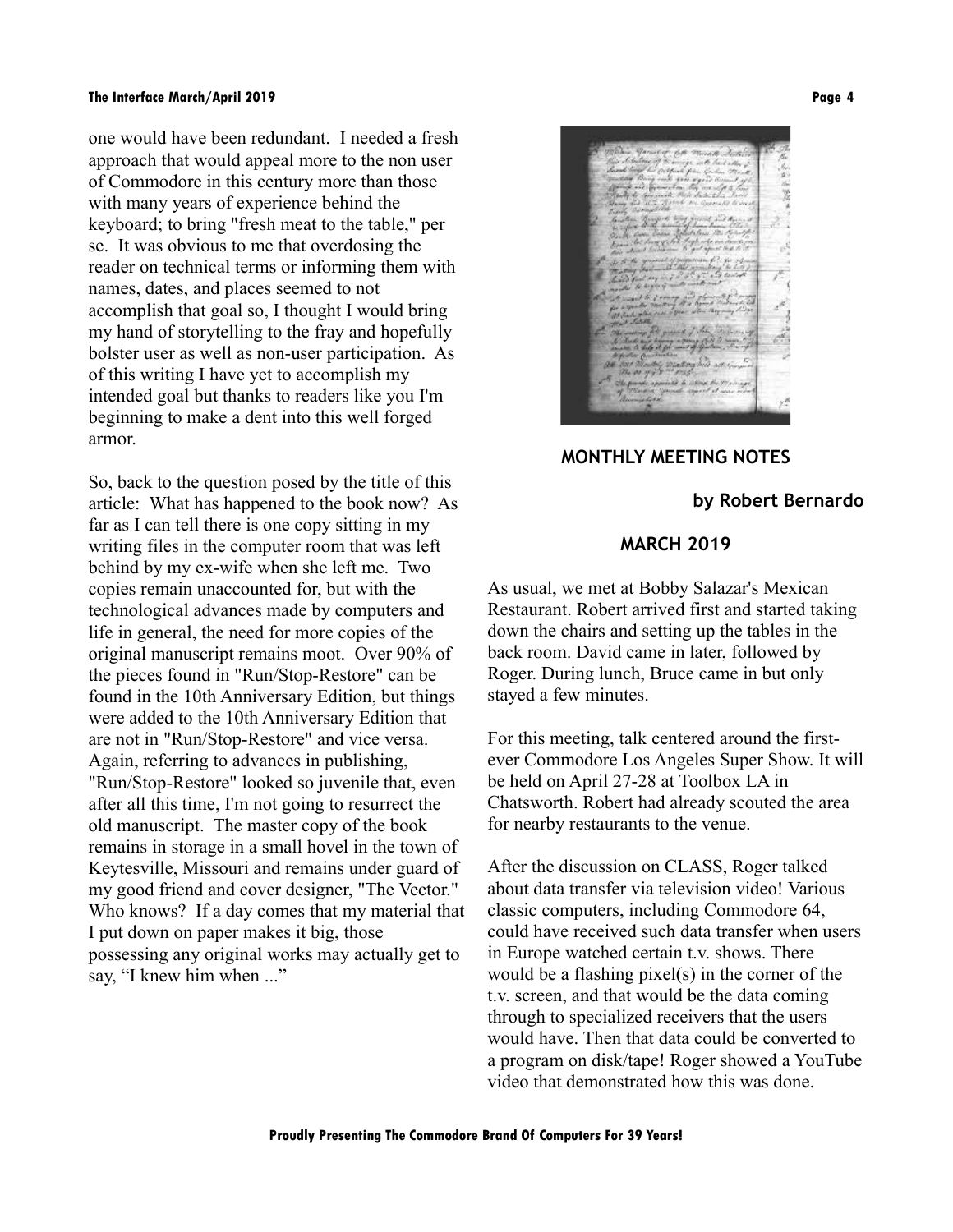#### Robert brought his Ultimate 64

[\(http://ultimate64.com\)](http://ultimate64.com/) again, but this time with new firmware revision 1.10, a newly-painted case, and a new carrying case. He explained that the breadbin case was found in storage. It had already been painted black by a south San Francisco Commodore dealer who had converted an old C64 motherboard into what he called a "C64GS." (Not really because a true C64GS had a reduced-cost/reduced-component board and came from Germany) Robert threw out the old board and installed the U64 board in its place. For added board support, he installed the 3D-printed brackets from CoreI64. The black paint needed touching up, and Robert went to a hobby shop, bought Tamiya Color Paint for Plastics, semigloss black; and resprayed the case. He bought new chrome badges for where it said Commodore and Power on the case. He used the original dark brown keyboard to complete the look.

The carrying case came from Harbor Freight Tools. It had the aluminum frame/black plastic suitcase-look and came with a carrying strap. The interior was lined with pluck foam which was removed in spots to contain the U64 breadbin, the SD card-to-USB adapter for the U64, and the U64's power supply. Laid over this was a presentation folder that had color photocopies of the U64 website which briefly introduces the machine and its operation.

With the club C128 at the ready, Robert showed off the new 128 40-column games, Knight Lore v1.10, Two Days to the Race, and the Space Invaders demo. For the C64 side of the computer and with the use of the SD2IEC, we ran the new 64 games, Bruce Lee – Return to Fury, Boulderdash Junior II, and Street Defender v1.6 for VR64. We connected a VIC-20 and with the SD2IEC and ran the new programs, Go-moku (which needed 24K expansion), Two Days to the Race (which needed 32K expansion and played exactly like the C128 version), Snake, Spaceship, and Realms of Quest V Beta Track. The last

program was not a game but a compilation of "music" to be used in the future game, Realms of Quest V. However, the term, "music," must be used very lightly. The members agreed that each musical number sounded more like noise or special sound effects or highly out-of-tune compositions. (Ah, the look on their faces!)

The meeting ran long, and Robert was the last to leave. He stopped by the front counter to reserve the room for April. However, the counter person said that under a new restaurant policy, the room would have to be reserved with an \$80 deposit which would be returned after the meeting. He paused for a second and went to the back room. Another counter person came out and said that from now on, the room would cost \$100 a month (no returnof money) and could only be used a maximum of 3 hours. He said that our group was taking up space that another group had wanted that day, even though we had reserved that room weeks in advance. Shocked, Robert replied that he'd have to discuss this with the club.

Thinking fast, Robert thought of where the club could meet for free. The idea came immediately. Do what the Southern California Commodore & Amiga Network did for its meetings -- meet at Panera Bread Restaurant. Robert scouted the local Panera's that afternoon. The Clovis Panera was too crowded, and the north Fresno Panera was too busy and not conducive to setting up computer equipment. The last Panera on West Shaw Avenue proved to be a wonder. It was far less busy than the other two Panera's, had a restaurant area in the back with multiple electrical outlets, and even had a covered patio with electrical outlets. This was the spot for FCUG meetings from now on!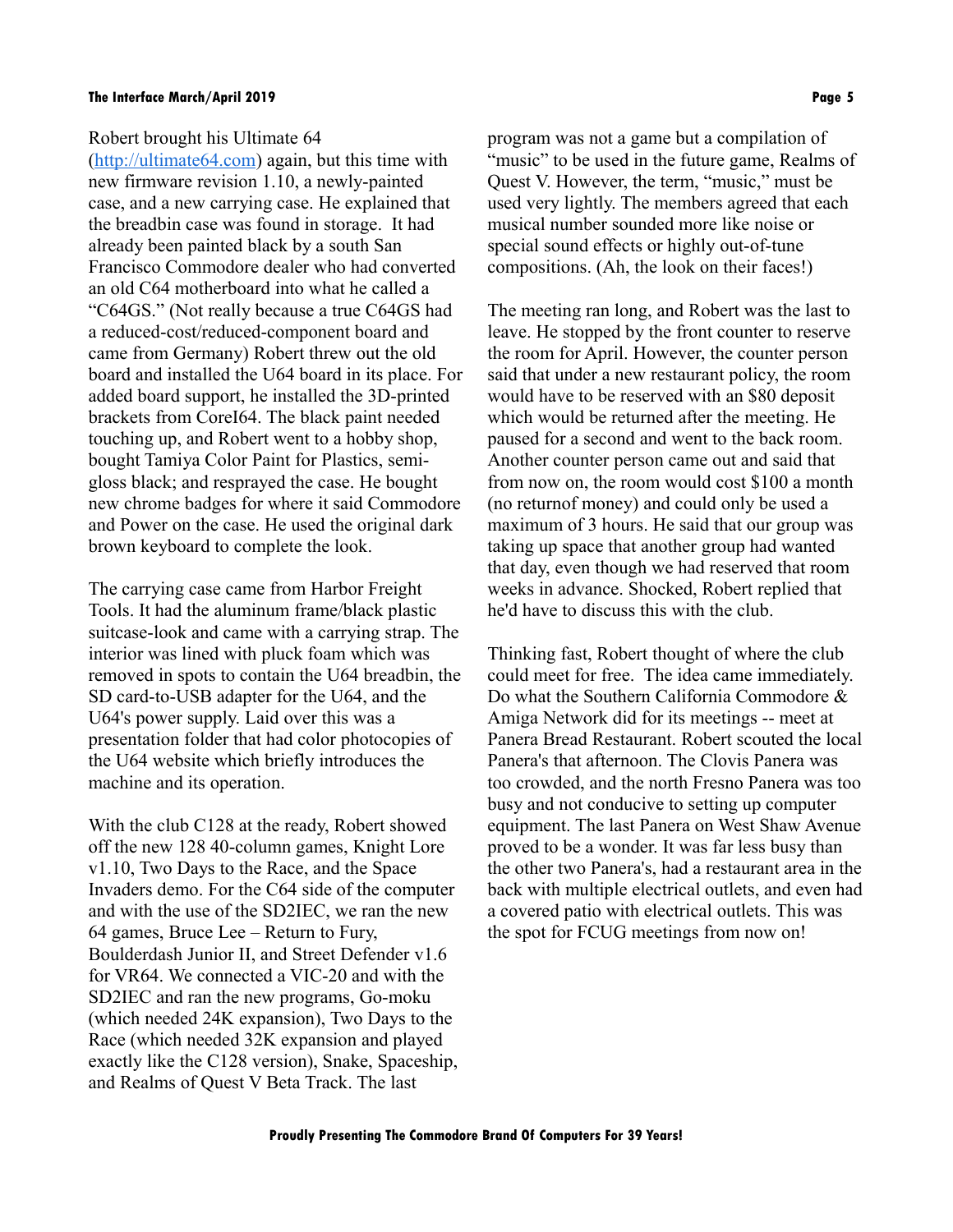### **APRIL 2019**

After 6 1/2 years at our previous venue, the Fresno Commodore User Group met at a new venue, Panera Bread Restaurant at 3590 W. Shaw Ave. in Fresno. At that meeting were Robert, Roger, David, Brad, Randy, and Mike. With Robert leading the way, the group aimed toward the back of the restaurant, which was where most of the electrical outlets were. Taking over a few tables, Robert set down boxes of items to present and also set up a Commodore SX-64.

Unlike the previous venue where a waitress came to the table to take orders, the group went to the front counter and ordered food from there. It took a bit longer to place the orders, because most members were not that familiar with the Panera menu, but the food was ready far more quickly than at the older venue.

After eating lunch, talk concentrated on Commodore. The day before the meeting, Robert opened up "Bernardo Studios" at University Square Inn. At the studio, he and Roger spent hours filming a video, tentatively titled, "The C64, SuperCPU, and Giga-CAD." With his knowledge of Computer Aided Design programs, Roger made a presentation on the German program, Giga-CAD, arguably the most sophisticated C64 CAD program. The video will be edited and shown at future C= shows.

Robert spoke about the Commodore Los Angeles Super Show which was to be on April 27-28 at Toolbox LA in Chatsworth, California. He was hopeful that it would be successful, though he acknowledged that he didn't know what attendance would be, i.e., would it draw outside people rather than those associated with the sponsoring club, the Southern California Commodore & Amiga Network?

Another topic of discussion was the Brixty Four. Composed of Lego bricks, the Brixty Four comes in different versions – just the case, the case and the keyboard, or the case plus keyboard plus motherboard. A user could source his own parts (bricks) in order to build the Brixty Four, he could buy the parts from website, or he could buy the pre-built units from the site.

[https://www.perifractic.com/Perifractic/Takeout\\_](https://www.perifractic.com/Perifractic/Takeout_Store/Entries/2018/11/17_The_Brixty_Four.html) [Store/Entries/2018/11/17\\_The\\_Brixty\\_Four.html](https://www.perifractic.com/Perifractic/Takeout_Store/Entries/2018/11/17_The_Brixty_Four.html)

The pre-built option would cost hundreds of dollars! Robert showed one of the Brixty Four videos found on YouTube.

On a side note, Robert told how a member of the Southern California Commodore & Amiga Network bought a MechBoard (fully mechanical, modern keyboard) for his C64C. That MechBoard cost \$300!

Then Robert started opening boxes. First, it was a box full of new books, the book being "The Vintage Commodore 128 Handbook" by Margaret Morabito. The book, which originally was supposed to be published in 1985, had been held from publication, the author updating it and finally releasing it this year. The book will be sold at a discounted price at the Commodore Los Angeles Super Show and at the Commodore Vegas Expo.

In the other boxes were items from Tim Harris of SharewarePlus.blogspot.com. He had sent over these items to be sold at the above shows, with the monies going to pay down the costs of those events. The goodies were the C64/128 FM Radio Module, the Final Cartridge III+, LumaFix 128, the C64 Multicart+, Trackdisplay for the 1541-II, a Pi1541 (Raspberry Pi not included), the 1541 Diagnostic cartridge, cynthCART 64, and SD2IEC for the C64/128/VIC-20/SX-64 user port.

Robert was able to demonstrate some of those items on the SX-64. The Final Cartridge III+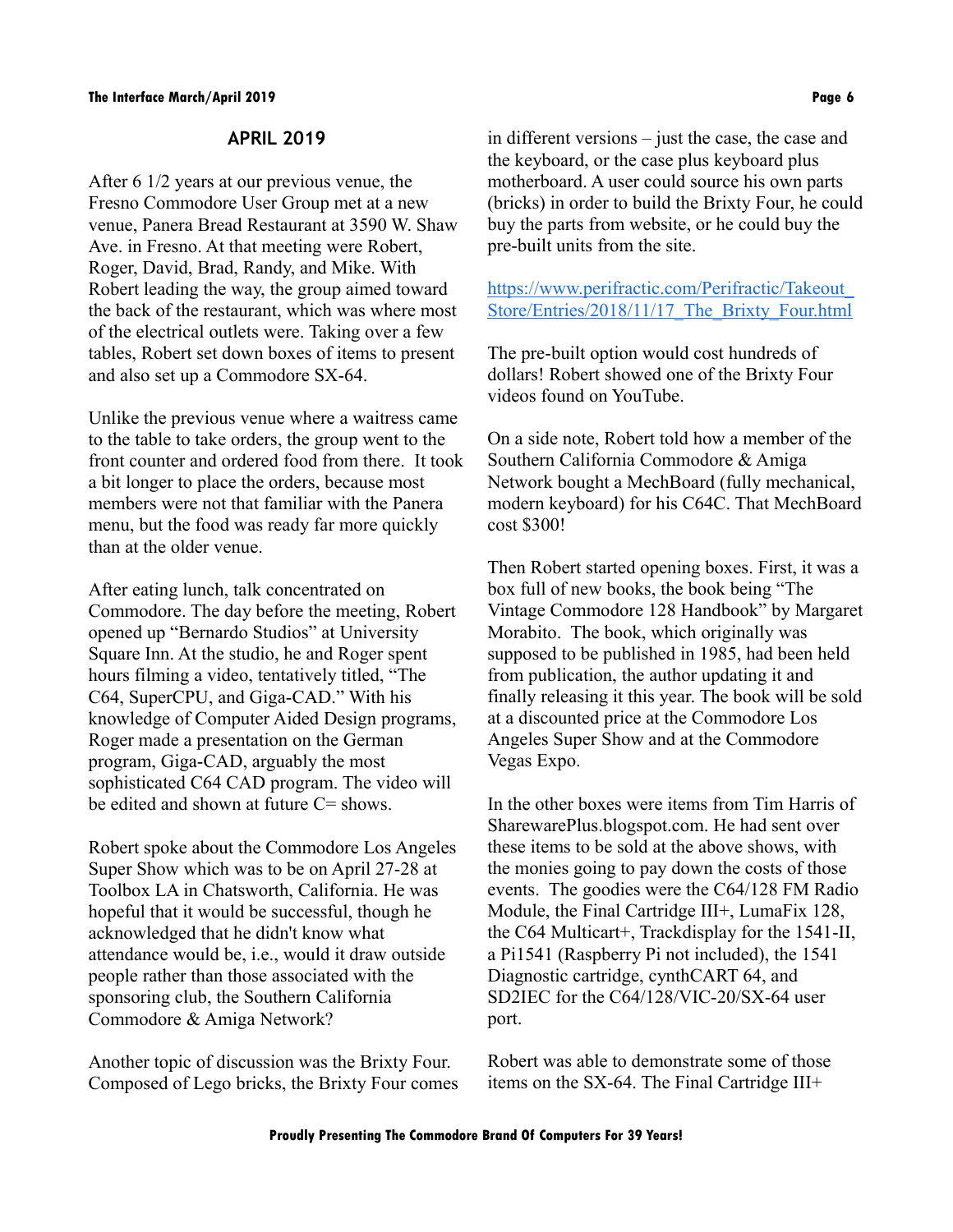was noteworthy in that it was a modded implementation ofthe classic FC3; the new version had more utilities available in its dropdown menus. The C64 Multicart+ came in a nice case and had 63 games built into it. The 1541 Diagnostic cartridge needed more instructions for interpretation of its results on the SX-64's built-in disk drive. The cynthCART 64 played its music well with the SX. However, because the SD2IEC was programmed as drive 8, it could not be used with the SX, due to that machine's disk drive already being drive 8 (the SD2IEC would have to be reprogrammed on a C64 that did not already have an attached disk drive).

David bought the Final Cartridge III+, and Randy bought the pi1541. Robert thanked them for supporting CLASS and CommVEx.

Because of the quick speed of Panera's service, the meeting was able to end earlier than it had in years past. After the meeting, Robert met with two of the Panera people who manned the counter. They reaffirmed that the club was causing no problem and that we were most welcome to have meetings in their restaurant.



Once The Manure Is Cleared Out Of Only Lord Knows What, I Hope To Have The Next (Late!) Issue Of "The Interface" As Soon As Possible. Thank You For Your Patience As I Get My World Back In Order. -L-



### **BOOK INTERVIEW**

Interview with Margaret Gorts Morabito, the author of the new book - Vintage Commodore 128 Personal Computer Handbook: 2019 Survival Edition

## **by Eric "AmigaLove" Hill**

In this exclusive interview Mrs. Morabito (aka Marg) talks about her time at RUN Magazine in the 1980s as well as her inspirations for writing and publishing a book about the Commodore 128 in 2019. She also expands on her experiences with the machine and the impact it made on her life.

**EH**: Thanks so much for taking the time to talk with us, Marg. And congratulations on publishing your book after all these years.

**MM**: You're welcome, Eric. Good to be with you and thanks for reaching out to me about the book and for this interview.

**EH**: What compelled you to pull your C-128 out of storage in 2016 and start using it again?

**MM**: Well, this was in the back of my mind for quite a while. But, I never quite got around to digging out my Commodore equipment until I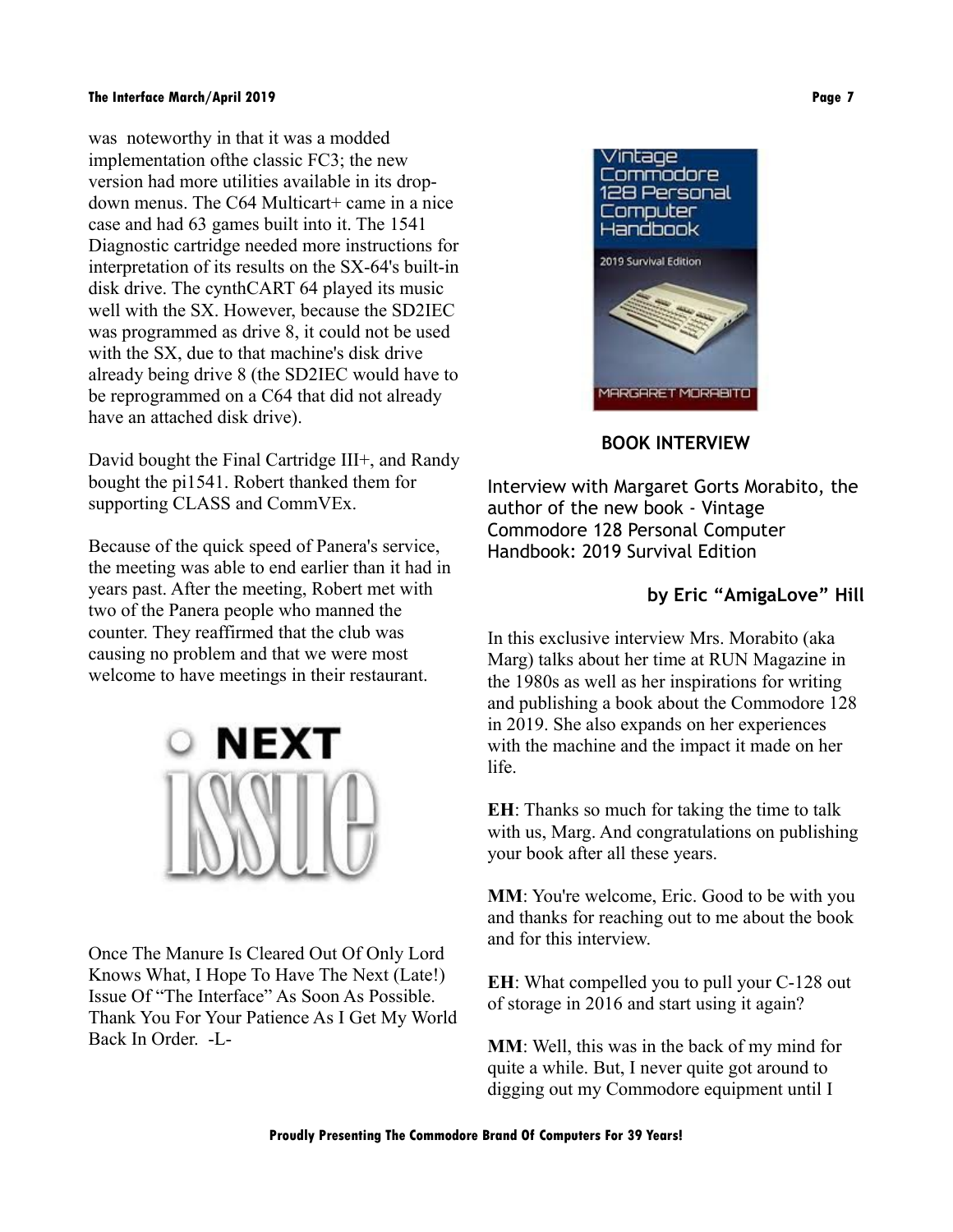had to clean out my porch. That forced me to pick up my three C-128s, various 1541 and 1571 disk drives, and my old 1902 monitor and physically move them. I decided at that time to find out what worked and what didn't, after all those years of storage and periodic relocation. Once I began to set up my C-128 system, I was hooked again. And, here I am today, with a published book and having lots of fun with my Commodore 128. Also, I have five granddaughters, ages 1 to 10. Four of them are at ages when they can use the C-128 and get some fun out of it.

**EH**: When you started to update your manuscript, who did you envision your key target audience to be in 2019?

**MM**: I had two groups in mind. First would be the old timers, like me, who had a C-128 kicking around in the porch, attic, or some out of the way spot. Many of these C-128 owners probably haven't used their computers in a long time. Life kind of gets in the way. At this point, decades later, many of us would not remember how to use the C-128. The second target group would be the younger people who now want to have a retro computer. There are C-128s out there at garage sales and in online listings. I wanted people to know how to use this versatile computer. Many of the C-128s that are for sale don't have manuals with them, or software, or peripherals. I figured that by updating the book, I could help both groups to get a good restart or start in using the C-128 in 2019 and beyond.

**EH**: You mention at the beginning of the book that your original manuscriptwas written in 1985, but it ultimately wasn't published. Did [the publisher] DATAMOST give you a concrete reason why?

**MM**: Kind of, but I wouldn't say it was concrete. I had a contract with Datamost in February, 1985, and I started right away working on the book. During that summer, they designed a flyer, which they distributed and had received pre-publication orders. (I included it in the book for historical perspective.) Late in the summer, after having written the manuscript, someone from the publisher phoned me and simply told me that they would not be following up with publishing the book. I was stunned and disappointed. In September, I received a letter from the president of Datamost stating that "due to current demands of the market", they didn't feel that they could make a profit and wanted to let me try to find another publisher. I discovered later that Datamost went out of business soon after.

**EH**: After sitting in a box for all these years, you write in the book that your son encouraged you to dust off the original manuscript and make it more contemporary. Is your son an active Commodore or other vintage computer user today? Did he grow up in the 1980s and live the Commodore lifestyle, too?

**MM**: My son did grow up in the 1980s, with Commodore computers in the house. We had a VIC-20, C-64, Plus/4, and a C-128. The C-64 got used the most by my son and my daughter. I encouraged the kids to use educational software like StickyBear, Mr. Rogers, and the RUN educational programs and games. My son, Michael, is an engineering professor now, and does a lot of technical writing. He had just finished helping me put together a book on the early history of our Congregational Church and Meeting House here in Rindge, New Hampshire. That editing and self-publishing process went so well, that it seemed like we should dig out the Commodore book. The main reason for doing it was to have a sense of accomplishment at finishing this project. Better late than never! He just bought a Commodore 64 for his kids and is using the sections of my C-128 book that deal with the 64 mode to help get it running. (When he's ready, I'll give him one of my C-128s.)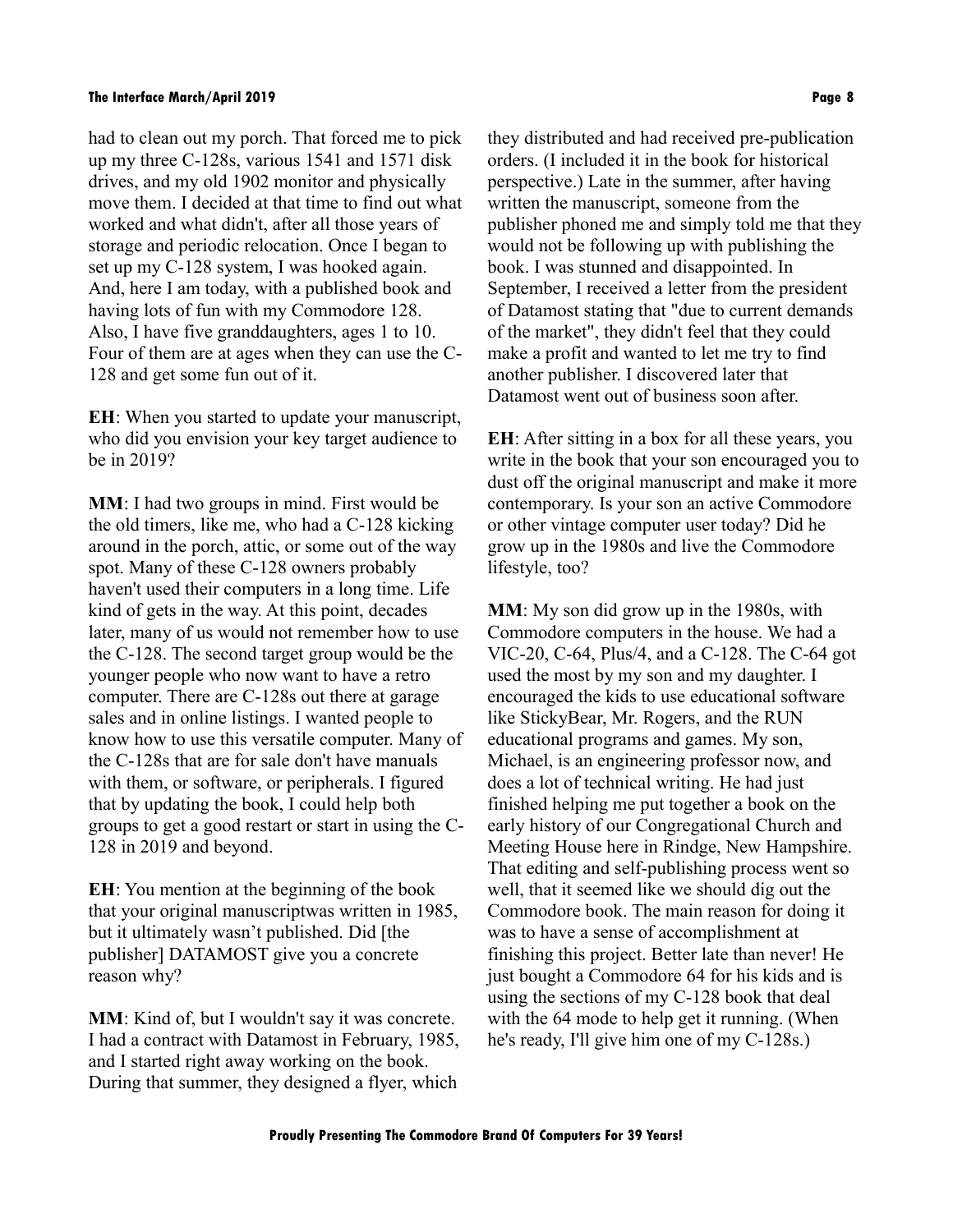**EH**: How long were you at RUN Magazine and at what point did you leave? Did you work for any other Tech Publications?

**MM**: I worked fulltime at RUN from 1984 to 1987, as Technical Editor and eventually Technical Manager. This was an exciting time to be involved. Commodore was at its peak and we had a very large readership. After I left RUN, I continued to write for the magazine as an Associate Editor for a year or so. I was also a Contributing Editor for AmigaWorld and wrote the lead article about the Amiga in their Premiere Issue in 1985. I wrote for Link-Up Magazine, doing a series of articles about telecommunications. And, I wrote at various times for CD-ROM Review and inCider.

**EH**: Is there an article that you wrote back in the day - or a particular industry event you witnessed - that in hindsight seems particularly noteworthy?

**MM**: There was a lot of development in the Commodore world going on at that time. Here are some of the most notable things that I witnessed:

The opening of QuantumLink (Q-Link) was significant to Commodore users and specifically to me: it led to my career in online education. As most of your readers will know, Q-Link was a Commodore-specific online network, which opened in 1985. I developed the Tutoring Center, Q-Link Community College, Parent-Teacher Information Exchange, and the Resource Center. The Resource Center column that I wrote for RUN was helpful to parents and teachers in sharing information about using the C-64 and C-128 for education, and the column was brought onto Q-Link. Being an English teacher by training, the educational aspects of computing were my primary area of interest, and in particular the use of telecommunications for education. (If you're interested in seeing what I've been up to in the field of online education since the early days of Q-Link, take a look at a brief history of

CALCampus, the school that I founded, located online at<http://www.calcampus.edu/calc.htm> .) In 1986, I attended the Consumer Electronics Show in Chicago. The big excitement at that show for Commodore people was Q-Link and its newest addition, Habitat, which was developed by Lucasfilms. At the show, Lucasfilm's developers demonstrated Habitat to me and other media people. For the August 1986 issue of RUN, I wrote an article, entitled "Enter the On-Line World of Lucasfilm", in which I discussed the online world of Habitat and its residents, Avatars. Later in 2008, prior to the release of the science fiction movie, "Avatar", my article was cited in the New York Times Magazine as being the first print article that used the term Avatar in its newest meaning. I don't know if it was the first, but it was a noteworthy article in terms of online interactive gaming history.

Lastly, the appearance of the Amiga in 1985 was big.

**EH**: During your research for updating this book, you spoke with several Commodore alums, including Bil Herd. Did you ever go to the Commodore offices in Pennsylvania during the course of your work at RUN? And If so, what was the vibe like back then?

**MM**: Yes. In 1985, I went to Commodore headquarters in West Chester, Pennsylvania. I went down there to be introduced to the new Amiga. I met with Amiga engineers (I actually can't remember their names at this point) who demonstrated the computer and answered questions. I would say that the atmosphere at that time was exciting and full of anticipation. This was something totally different from what we had been covering with the 8-bit computers at Commodore. There was a lot to take in. As a result of that visit, I wrote the AmigaWorld article mentioned earlier. At some point, I was given an Amiga 500 to work with. In 1985, I had thought that I would follow up the C-128 book with a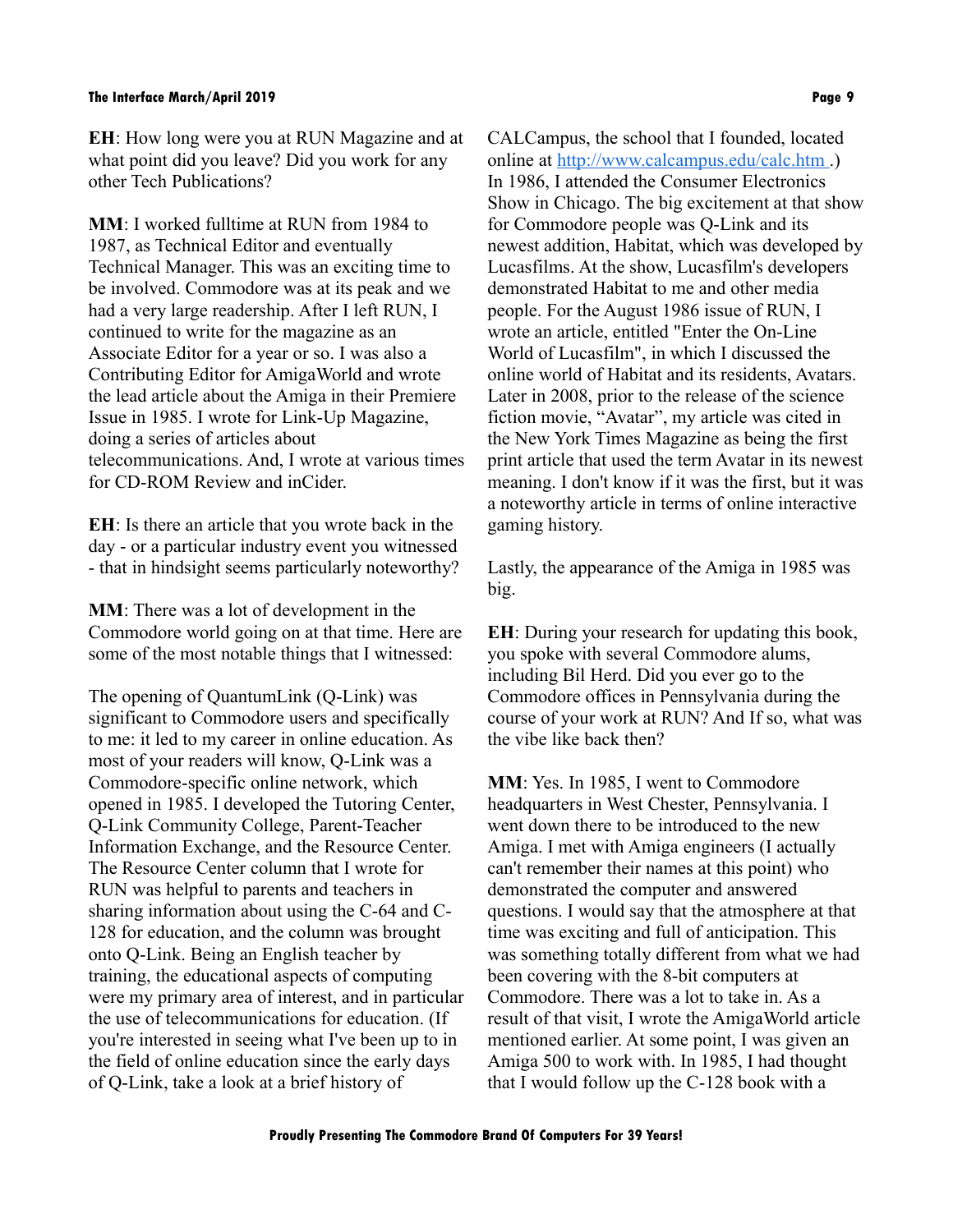similar book about the new Amiga. When the C-128 book got shelved, I didn't pursue working on the Amiga book.

**EH**: You mention in the book the choice consumers had between the Amiga and the C128 in in 1985, where the C128 was the best 8-bit computer for the common person at a far less expensive price point. Did you ever make the leap to Amiga? What systems did you ultimately migrate towards after the demise of Commodore in the mid-90s?

**MM**: While I had an Amiga 500 and wrote about it in its first year, I didn't use it much after 1985. My favorite was the C-128. I used that for my Q-Link work and for writing articles. I did get a Commodore PC-10 (their PC-compatible) and used that for my other online work on PC-Linkand AOL. And, I always hung onto my original C-64 that I bought for \$199 at Child World in late 1983. I use Linux on a Dell computer for my work these days.

**EH**: I must admit I personally found your discussions around CP/M software to be completely fascinating as this was one aspect of the 128 I never really tapped into. Are there particular CP/M programs that you used or use regularly?

**MM**: I'm glad that you liked my coverage of the CP/M mode. I have received several positive comments about that section of the book. The CP/M mode interested me back in 1985 and in recent years. I use it regularly now, mostly for playing text adventure games. Back then, I didn't have the time to play these text adventures, so when I was refreshing my knowledge and use of CP/M on the C-128, I gravitated to them. I'm not that great at them, yet. I've been playing Wishbringer. I finally found the Magick Shoppe, but now I can't get back to town. If anyone has a suggestion, let me know.

Brian, at ParticlesBBS, was quite helpful. He transferred many of the CP/M text adventures into disk images. I write about this in the book. His work has made it much easier to run CP/M text adventures on the C-128. And, after doing quite a bit of experimentation with the SD2IEC, I use that device with CP/M all of the time these days.

**EH**: Did you use Commodore hardware to write and submit your articles back in the day? Or did RUN use early computerized typesetting machines?

**MM**: I used Commodore computers to write my articles. I would write them at home, print them out, and then give them to our editor in chief, Dennis Brisson. From there, they would go to other members of our editorial staff for proof reading, creating pull quotes, and arranging for photos and illustrations. Eventually, the proof copy of the article would get back to me for a final read and then it would go into the final version of the magazine for printing. We didn't submit articles in electronic form when I was there.

**EH**: What are the most common programs you find yourself using these days on your C128?

**MM**: Nowadays, I use all three operating systems on my C-128. I am currently writing a short story, called the Chronicles of Olga and Antonio. It is a family biographical story, written in an old timey style. I started writing it with SpeedScript 128+, but recently moved over to Word Writer 128. I'm using the 128 mode in 80 columns monochrome. I recently acquired a Commodore MPS 803 printer, which I use for my rough drafts. I also use the 128 mode when I access my UNIX Shell account for e-mail and reading articles on the Web. As mentioned in the book, I use KipperTerm 128 for that.

I use the 64 mode in color. When my grandkids visit, they like to play the 64 games. I have some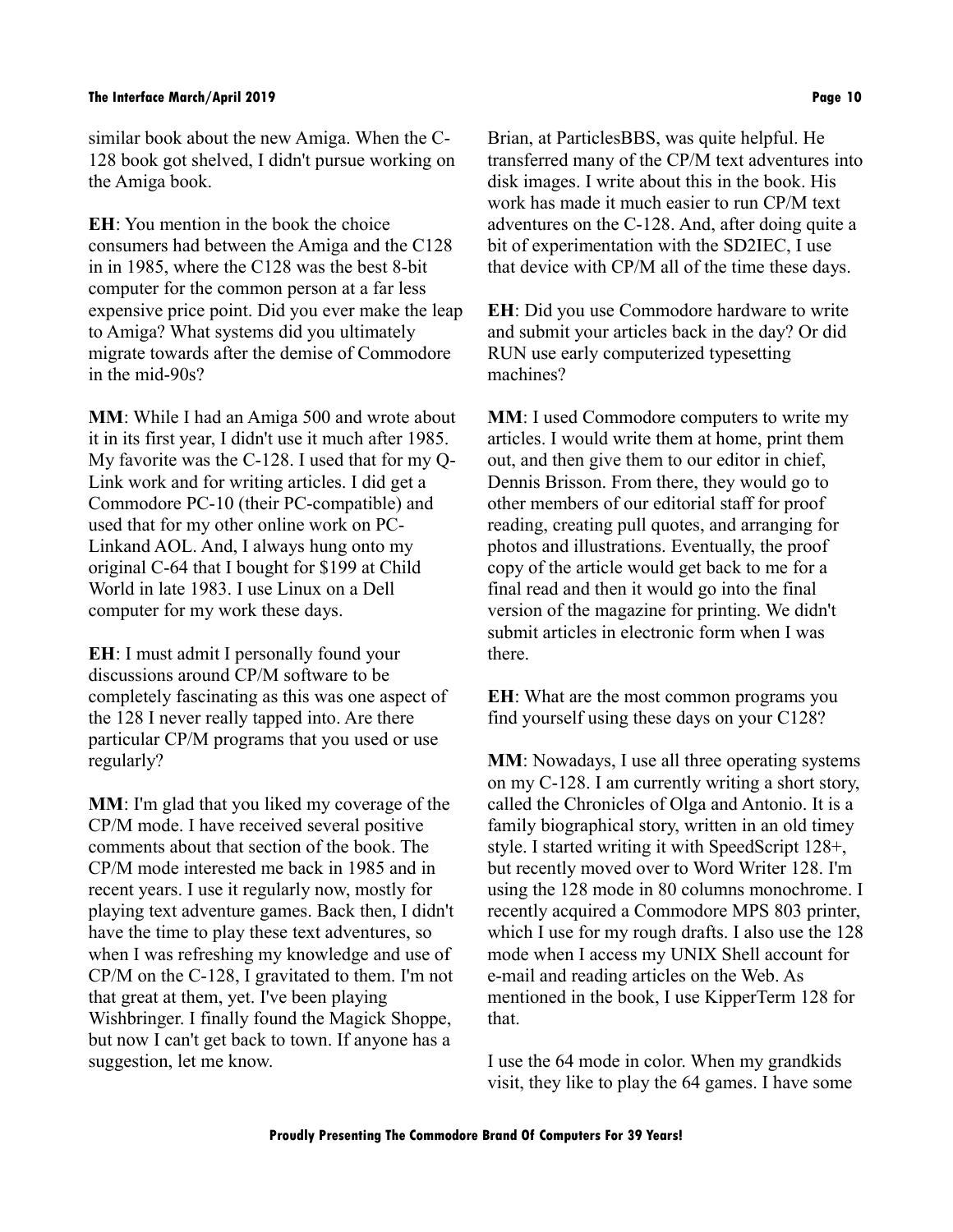#### **The Interface March/April 2019 Page 11**

of the old ReRUN games and education programs, as well as many commercial games that have been made available to the public. I also like to use the color 64 mode terminal programs to access Commodore BBSs. I currently am using the CCGMS 2019 terminal program.

**EH**: What could people born in the 21st century learn from the 128?

**MM**: There is a lot that could be said about this. I think that  $21<sup>st</sup>$  century people can learn to appreciate the simplicity of the 8-bit world. Just look at boot up time, for example. I can turn on my C-128 and it takes only 2.5 seconds to completely boot up. Try timing your boot-up on your modern day PC.

People have more control when using the C-128 than when using a modern PC. Having control over things these days seems to be a vanishing aspect of life. With its built-in BASIC, in either 64 or 128 modes, you can learn to write programs and by doing that, you can control the computer. You can see how things get done. There is not as much distance between the programming level and the user level on the C-128, as there is with modern PCs. Even if you don't write programs, you can load and list BASIC programs and actually see the commands that make things happen.

People can learn that having fun with retro technology doesn't have to cost a lot. You can start off easy with just a used C-128, an SD2IEC, and a TV. Download software for free from the Internet and you'll have more than you could possibly need. The C-128 provides a lot of territory for exploration and learning. While sometimes it might take a bit longer to master certain aspects, such as learning how to use CP/M, the journey itself is a learning experience.

Lastly, you can take your time with your C-128, and not be infringed upon by pop-up windows

and unwanted-to-be-seen images. All in all, it's a good way to experience wholesome fun while using your computer. And, there are lots of people out there, of all ages, who are ready to lend a helping hand and to share in the joy.

**EH**: Marg, thank you so much for talking with us today. I hope you realize how much excitement your book has generated in the Commodore community. Speaking for myself, I found the book a total pleasure to read and will use some of the chapters as a future reference. Cheers!

**MM**: Thanks for your kind words, Eric. Glad that you like the book.

#### **Final Notes**:

Whether you're a fan of the Commodore 128, or thinking of picking one up for the first time, I highly recommend Marg's new book and reading it cover to cover. Much of it was written in 1985 and is an interesting historical document in its own right. But the text is completely updated by contemporary observations and experiences where Marg offers relevant advice for folks reading about this interesting 8-bit machine today. It's a fine addition to any  $C = \text{fan's book}$ 



**>>--> Officers and Keypersons <--<<**

| Vice-president  Roger Van Pelt        |  |
|---------------------------------------|--|
|                                       |  |
| The Interface Editor  Lenard Roach    |  |
|                                       |  |
| Club equipment  Roger Van Pelt        |  |
| Meeting place reservation  Dick Estel |  |